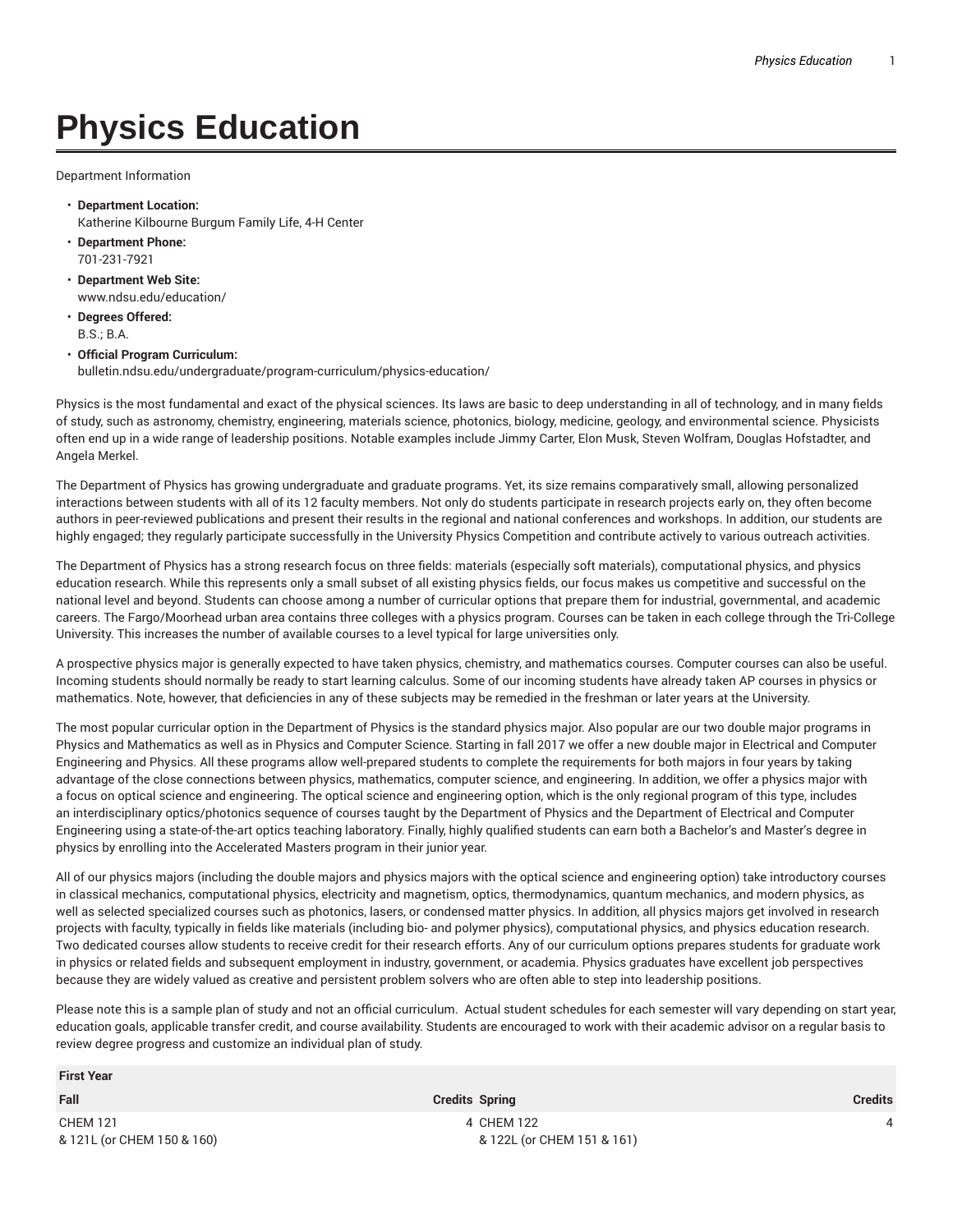## 2 *Physics Education*

| <b>ENGL 110</b>                                    | 4 EDUC 321                                                             | $\ensuremath{\mathsf{3}}$ |
|----------------------------------------------------|------------------------------------------------------------------------|---------------------------|
| <b>GEOL 105</b><br>& 105L                          | 4 ENGL 120                                                             | 3                         |
| <b>MATH 165</b>                                    | 4 GEOL 106<br>& 106L (Meets Global Perspectives<br>Gen Ed requirement) | 4                         |
| <b>PHYS 110</b>                                    | 3 MATH 166                                                             | 4                         |
| <b>PHYS 171</b>                                    | 1 Complete Praxis Core Academic<br>Skills Exam                         |                           |
|                                                    | 20                                                                     | $18\,$                    |
| <b>Second Year</b>                                 |                                                                        |                           |
| Fall                                               | <b>Credits Spring</b>                                                  | <b>Credits</b>            |
| <b>BIOL 150</b><br>& 150L                          | 4 CSCI 114 or MIS 116                                                  | 3                         |
| <b>COMM 110</b>                                    | 3 PHYS 252<br>& 252L                                                   | 5                         |
| <b>EDUC 322</b>                                    | 3 PHYS 252R                                                            | $\mathbf{1}$              |
| <b>PHYS 215</b>                                    | 1 PHYS 350                                                             | 3                         |
| <b>PHYS 251</b><br>& 251L                          | 5 STAT 330                                                             | 3                         |
| <b>PHYS 251R</b>                                   | 1 Humanities & Fine Arts Gen Ed                                        | 3                         |
| <b>MATH 129</b>                                    | 3 Wellness Gen Ed                                                      | $\overline{2}$            |
| Apply to the School of Education                   |                                                                        |                           |
|                                                    | 20                                                                     | 20                        |
| <b>Third Year</b>                                  |                                                                        |                           |
| Fall                                               | <b>Credits Spring</b>                                                  | <b>Credits</b>            |
| <b>BIOL 124</b><br>& 124L                          | 4 EDUC 481                                                             | 3                         |
| <b>EDUC 451</b>                                    | 3 EDUC 486                                                             | 3                         |
| <b>EDUC 489</b>                                    | 3 MATH 128 (Co-Requisite of Math<br>266)                               | $\mathbf{1}$              |
| <b>MATH 265</b>                                    | 4 MATH 266                                                             | 3                         |
| <b>PHYS 360</b>                                    | 3 PHYS 361                                                             | 3                         |
| Social & Behavioral Science Gen Ed                 | 3 PHYS 300-400 Elective                                                | 3                         |
|                                                    | Social & Behavioral Science Gen Ed                                     | 3                         |
|                                                    | 20                                                                     | 19                        |
| <b>Fourth Year</b>                                 |                                                                        |                           |
| Fall                                               | <b>Credits Spring</b>                                                  | <b>Credits</b>            |
| CHEM Elective w/Lab                                | 4 EDUC 485                                                             | $\mathbf{1}$              |
| <b>ENGL 324</b>                                    | 3 EDUC 487                                                             | 9                         |
| <b>PHYS 355</b>                                    | 3 EDUC 488                                                             | 3                         |
| <b>PHYS 411</b><br>& 411L                          | 4                                                                      |                           |
| <b>PHYS 462</b>                                    | 3                                                                      |                           |
| Humanities& Fine Arts/Cultural<br>Diversity Gen Ed | 3                                                                      |                           |
| Apply for Student Teaching                         |                                                                        |                           |
| Complete Praxis PLT Exam                           |                                                                        |                           |